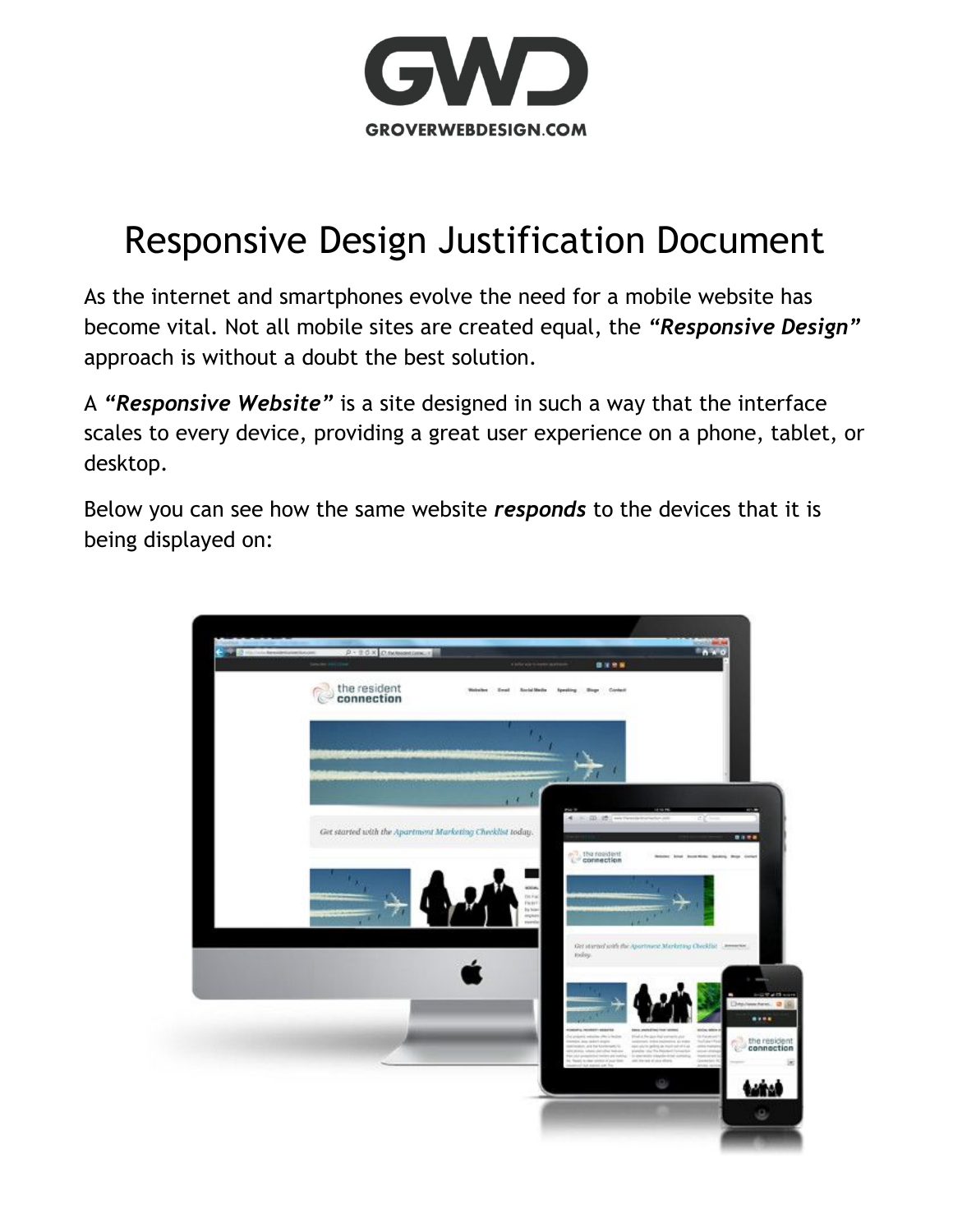

## **3 The Hyper Zoomed-Out Mobile Site**

We all have seen the hyper zoomed-out mobile solution. This whole webpage instead of a quicker responsive version. This is so important that Google publicly supports "Responsive Design" due to speed increases, URL structure, and non-duplicate content.

Also, with the desktop view, users have to zoom in and out to get the information they need. This requires two fingers to zoom and a second hand to hold the phone or tablet.

#### *You are crazy to make users put forth that much effort!*

On the internet people are extremely lazy and impatient. If they do not find what they are looking for on your If your website is slow to load, they will move on.



*In 2009, a study by Forrester Research found that online shoppers expected pages to load in two seconds or fewer — and at three seconds, a large share abandon the site.*

#### - [NY Times](http://www.nytimes.com/2012/03/01/technology/impatient-web-users-flee-slow-loading-sites.html?pagewanted=all&_r=0)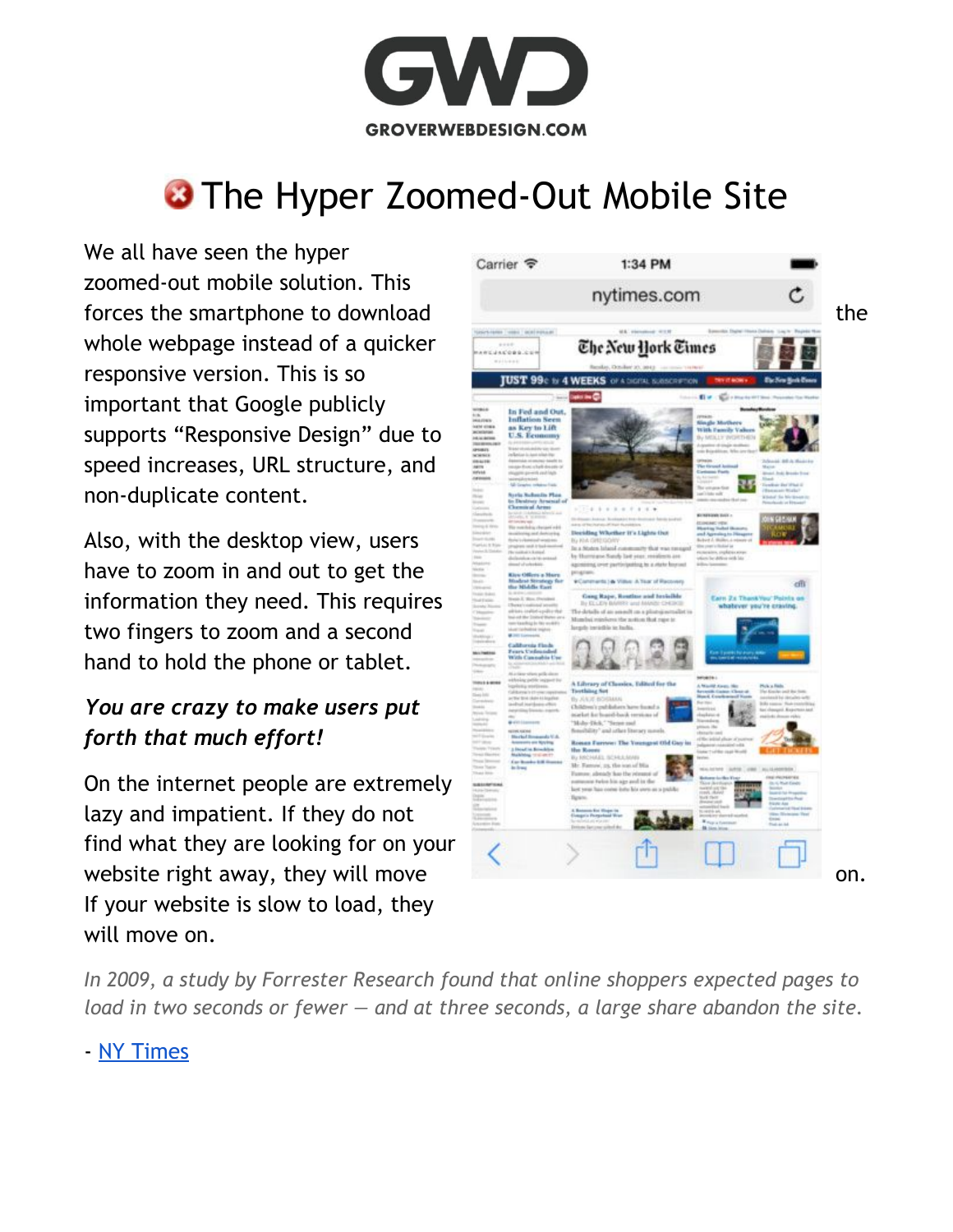

## **3** The Dedicated Mobile Site



A dedicated mobile site is very deceiving and is by far the worst solution. Yes, it looks like an app, but is just a dumbed down version of your website jammed into a template. The only branding for your company is the logo, there is no continuity between this and your full site.

The user experience with a dedicated mobile site is bad, but the real problem is behind the scenes. On some, as you update your website you will have to update your mobile site in parallel, creating more work in the long run. Also, as technology changes these "app" like solutions will become outdated and need to be upgraded based on new technology.

The biggest show stopper is the fact that it will hurt your search engine rankings. Google does not like messy URL structures and duplicate content. Your webpresence will now include *"mobile.xyz.com/about"* and *"xyz.com/about"* which is a perfect example of a bad URL structure and duplicate content both of which Google penalizes sites.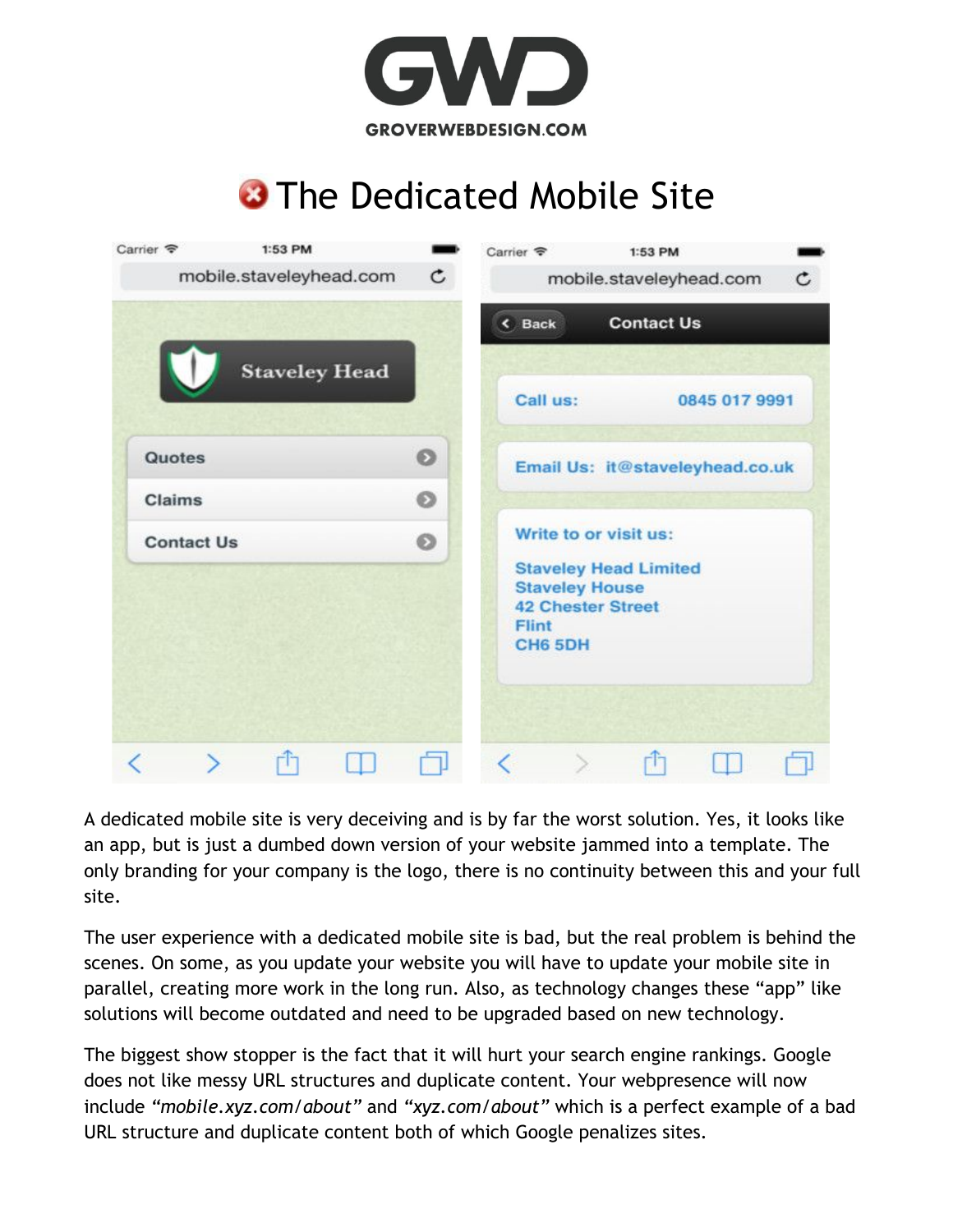

# **The Responsive Website**



These examples show responsive websites designed by Grover Web Design. You can see how they compare to their desktop versions:

- [plexindoorsports.com](http://plexindoorsports.com/)
- [coxwood.com](https://coxwood.com/)
- many more examples at [groverwebdesign.com](http://groverwebdesign.com/)

Responsive design solves the problems that arise with hyper zoomed-out sites and dedicated mobile sites. Content is visually appealing on smartphones or tablets, so the user does not have to zoom. They are free to scroll your site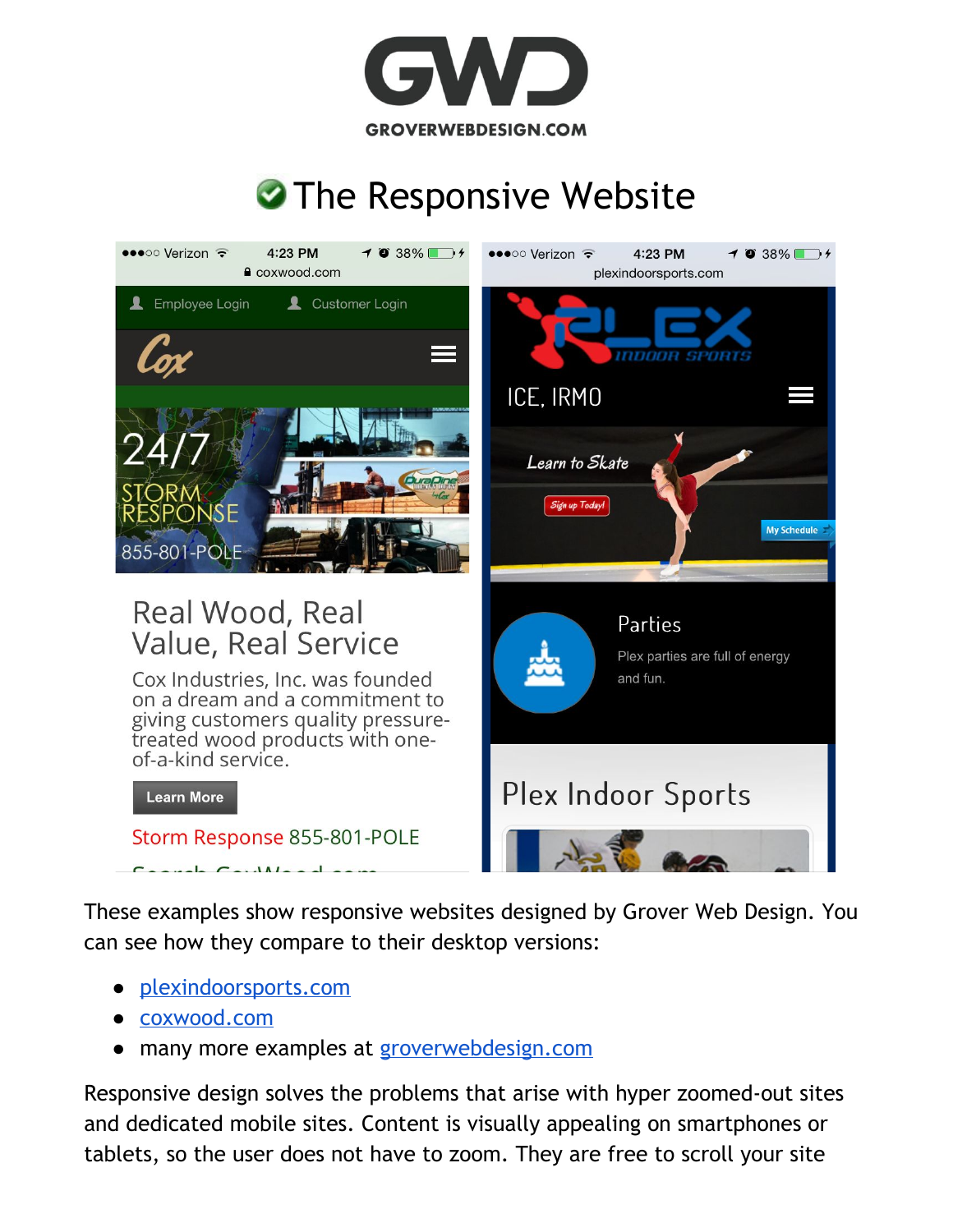

with one hand and just a flick of the thumb.

Responsive design is all about cutting the clutter and only giving the user what they need, this means cutting out extra pictures, content, or videos that are space fillers on your desktop website. Thus, the end result is a super fast and user-focused website.

#### Why We Love Responsive

Whenever we focus on new technologies, we migrate towards the solutions that will not become obsolete. Responsive design is more of a concept than a technology, therefore as technology changes the responsive concepts put in place will change with it and provide a great user experience for your visitors for years to come.

To successfully develop responsively, we apply general design rules to various screen sizes. For example, display the logo at 100% of the screen width, until you reach 500px, then keep it 500px. Or, since the screen is not very wide, let's stack these two sections instead of having them side by side.

Even as clients grow their website and add to it, these general rules will still guide the content to being displayed properly on all devices.